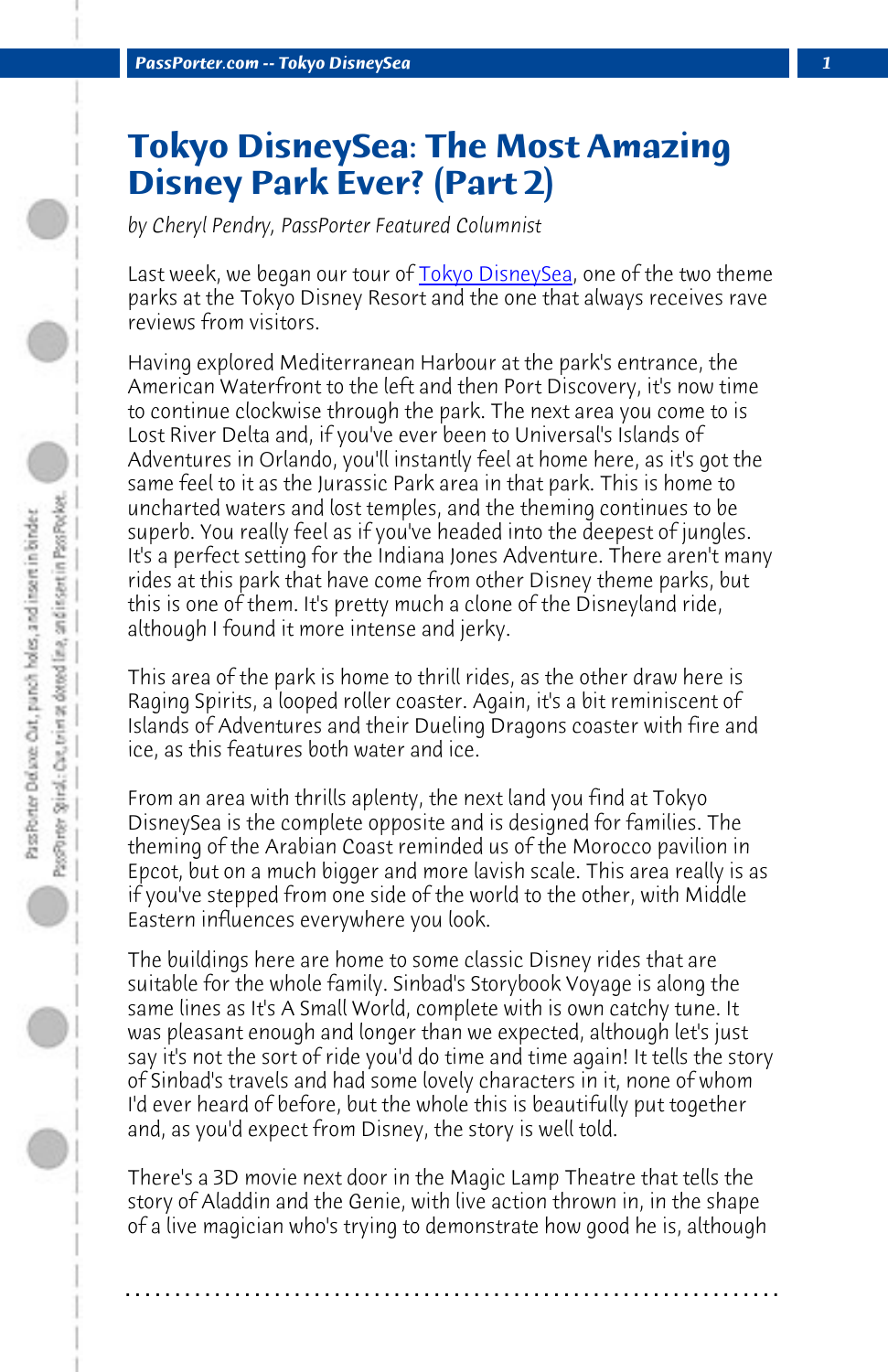his efforts fail to impress the Genie.

If you've thought that perhaps Tokyo DisneySea doesn't have much for the younger members of the family, you couldn't be more wrong, as the next land proves. Mermaid Lagoon is mostly located in an underground cavern called Triton's Kingdom, with effects that make you feel as if you're underneath the sea. There are a couple of rides outside, including Flounder's Flying Fish Coaster for adventurous young thrill riders and Scuttles Scooters, which circles and spins its occupants around.

Once inside Triton's Kingdom, there are more delights for younger visitors, including another spinning ride, the Balloon Blowfish Ride, the Whirlpool that runs on a track and gives you the effect of being in a whirlpool, hence the name, and Jumpin' Jellyfish, essentially the same ride as you find in Disney's California Adventure. Sadly, the only bit that we would've been interesting in sampling, the Little Mermaid show at the theatre here, was closed for rehab.

The final land at Tokyo DisneySea is perhaps the best that this park has to offer -- and that's saying a lot! Mysterious Island is a Jules Verne-style land, complete with a volcano that explodes without warning, futuristic machinery scattered around, and sound effects that make you feel as if you've entered a working seaport. In the center is a lagoon with the Nautilus submarine beneath you -- a fine sight for anyone who loved that ride from the American parks.

Indeed, they do have a 20,000 Leagues Under the Sea ride and it's a submarine voyage, but these are vintage submarines that you board, taking six people each on a trip underwater seeing many delights. The only downside is that the narration is Japanese, but generally, you can get the idea without a translation.

The other attraction here is a real E-ticket one, Journey to the Center of the Earth. Using the same technology as Epcot's Test Track, it's a smooth thrill ride that goes exceptionally fast as you hurtle towards the earth's center. Like Splash Mountain, there's just the one drop, which looks more scary than it is. The rest of the ride is tight turns and speed more than anything else, with some superb theming along the way.

Tokyo DisneySea's special distinction is that it's packed with beautifully unique attractions that you won't find in any other Disney park in the world. That, along with some truly jaw-dropping theming in some beautiful lands, really do combine to be perhaps Disney's best theme park in the world. The praise I heard of this park truly was right and I'm only too happy to add my voice to it. If you are a Disney fan and you

**. . . . . . . . . . . . . . . . . . . . . . . . . . . . . . . . . . . . . . . . . . . . . . . . . . . . . . . . . . . . . . . . . .**